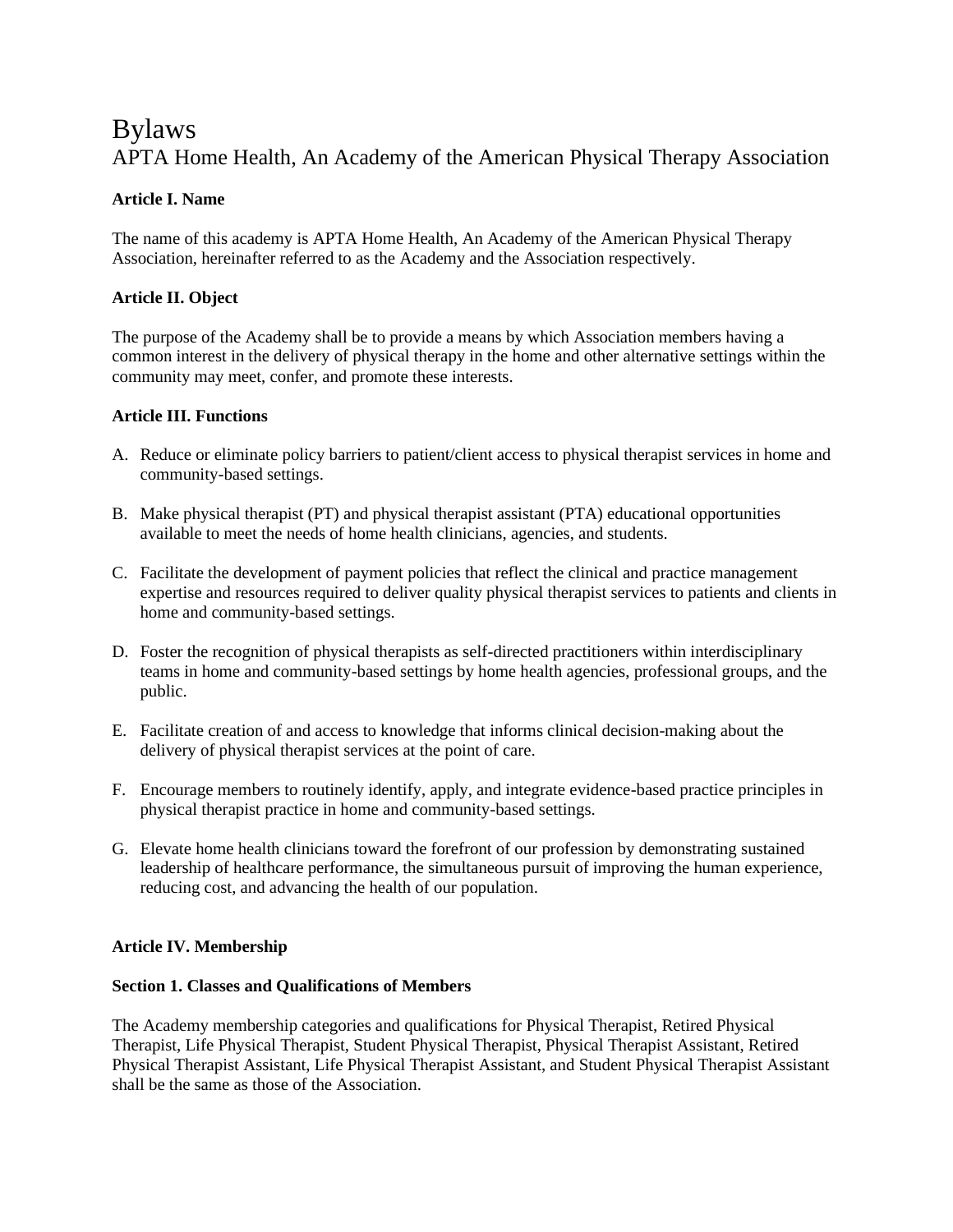### **Section 2. Rights and Privileges of Members**

- A. The rights and privileges of the Academy's members shall be identical to those established in the Association Bylaws.
- B. Physical Therapist Assistant, Retired Physical Therapist Assistant, and Life Physical Therapist Assistant shall have 1 vote at Academy membership meetings and any authorized absentee voting.

### **Section 3. Application for and Admission to Membership**

The payment of Academy dues by members in good standing in the Association shall constitute application for and admission to Academy membership.

### **Section 4. Good Standing**

An individual member is in good standing within the meaning of these bylaws if the member is in good standing in the Association.

### **Section 5. Disciplinary Action**

- A. Any member of the Academy who is suspended by the Association shall have his or her membership privileges suspended in the Academy. Any member of the Academy who is expelled from membership in the Association shall be expelled from Academy membership.
- B. Any member of the Academy who fails to make timely payment of required Academy dues shall be expelled from Academy membership.

#### **Section 6. Reinstatement**

Any former member of the Academy who is in good standing in the Association may be reinstated to membership in the Academy by payment of the required Academy dues.

# **Article V. Meetings**

#### **Section 1. Annual Meetings**

The Academy shall hold an annual business meeting of the Academy membership for the conduct of business, with attendance limited to Academy members and invited guests approved by the Academy officers, provided at least a 30-day notice is given to all members. The annual meeting shall take place at the site of the national meeting of Association academies/sections and at the time designated by the Academy.

#### **Section 2. Special Meetings**

Special meetings may be called by Executive Committee or any 10 members, provided that a 30-day notice is given to all members. Attendance is limited to Academy members and invited guests approved by the Academy officers.

#### **Section 3. Quorum**

A quorum shall consist of five members, including at least two officers.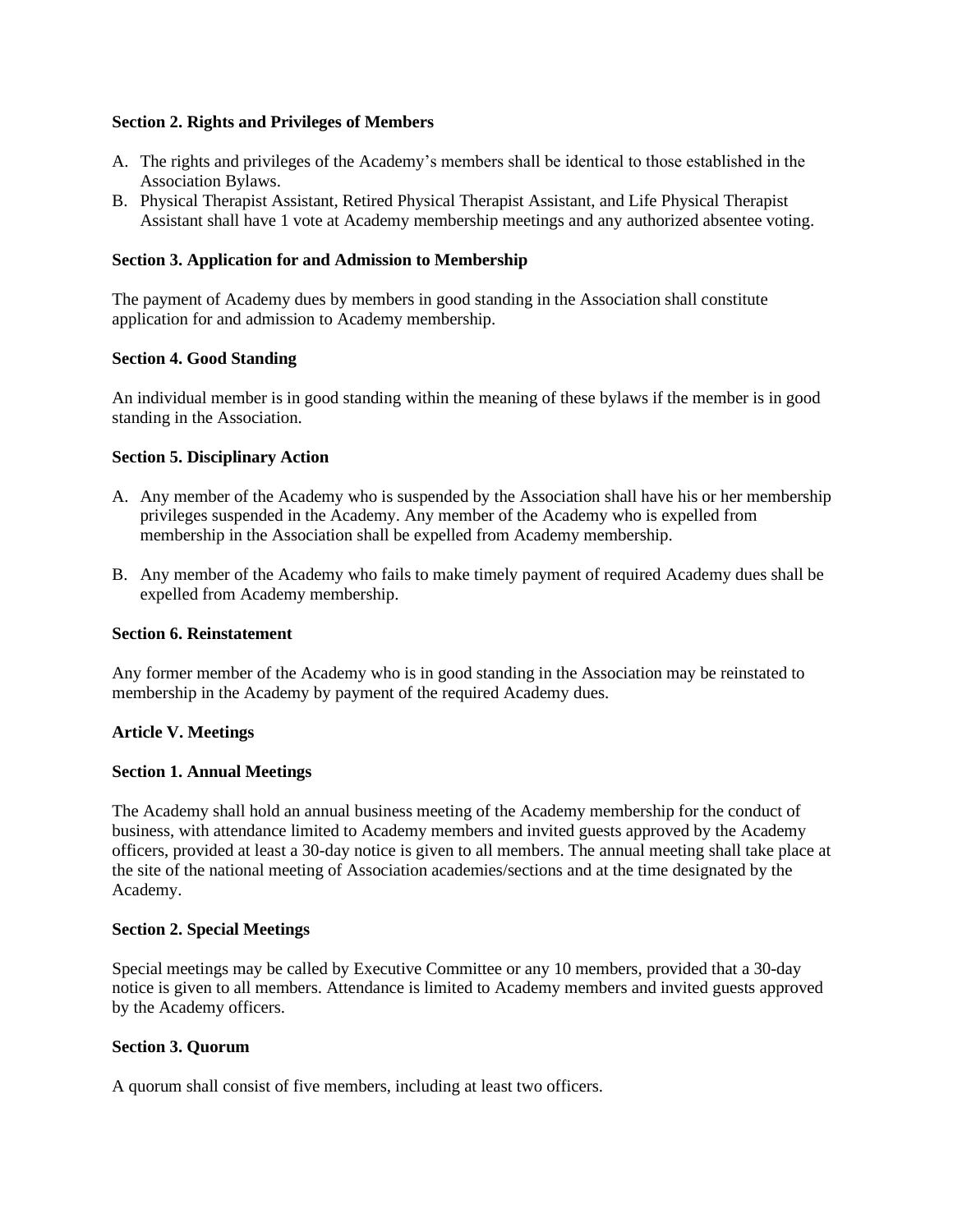### **Section 4. Minutes**

All meeting minutes shall be submitted to the Association within 45 days of the date of the meeting.

# **Article VI. Officers Executive Committee**

### **Section 1. Officers: Rights, Duties, and Responsibilities**

- A. The officers of the Academy shall consist of a President, Vice President, Secretary, and Treasurer.
- B. President
	- 1. The President shall:
		- a) Preside at all meetings of the Academy.
		- b) Act as an ex officio member of all committees, except the Nominating Committee.
		- c) Report to the Academy Executive Committee as required.
		- d) Report to the Association as required.
		- e) Report to the membership.

# C. Vice President

- 1. The Vice President shall:
	- a) Officiate and/or serve for the President in his/her absence or disability.
	- b) Succeed to the office of President for the unexpired portion of term in the event of death, resignation, removal or disqualification of the President.
	- c) Assume such duties as may be delegated by the Academy.

#### D. Secretary

- 1. The Secretary shall:
	- a) Produce a written record of the minutes of all Academy and Executive Committee meetings, and submit these written minutes to the APTA staff liaison to the Academy as per Article V, Meetings, Section 5, Minutes.
	- b) Maintain a record of all official action and decisions by the Executive Committee that were conducted by correspondence or conference call.
	- c) Submit written minutes of the preceding business meeting at each Academy business meeting.
	- d) Assume such duties as may be delegated by the Academy.

#### E. Treasurer

- 1. The Treasurer shall:
	- a) Oversee all procedures required to maintain fiscal accountability.
	- b) Complete mandated reports within specified time frames and may consult with outside accounting agencies with Executive Committee.
	- c) Assume such duties as may be delegated by the Academy.

# **Section 2. Terms**

- A. The officers of the Academy shall assume office at the end of the Association's Combined Sections Meeting, if one is held.
- B. The term of office of each officer shall be three (3) years, or until the election and assumption of office of his/her successor.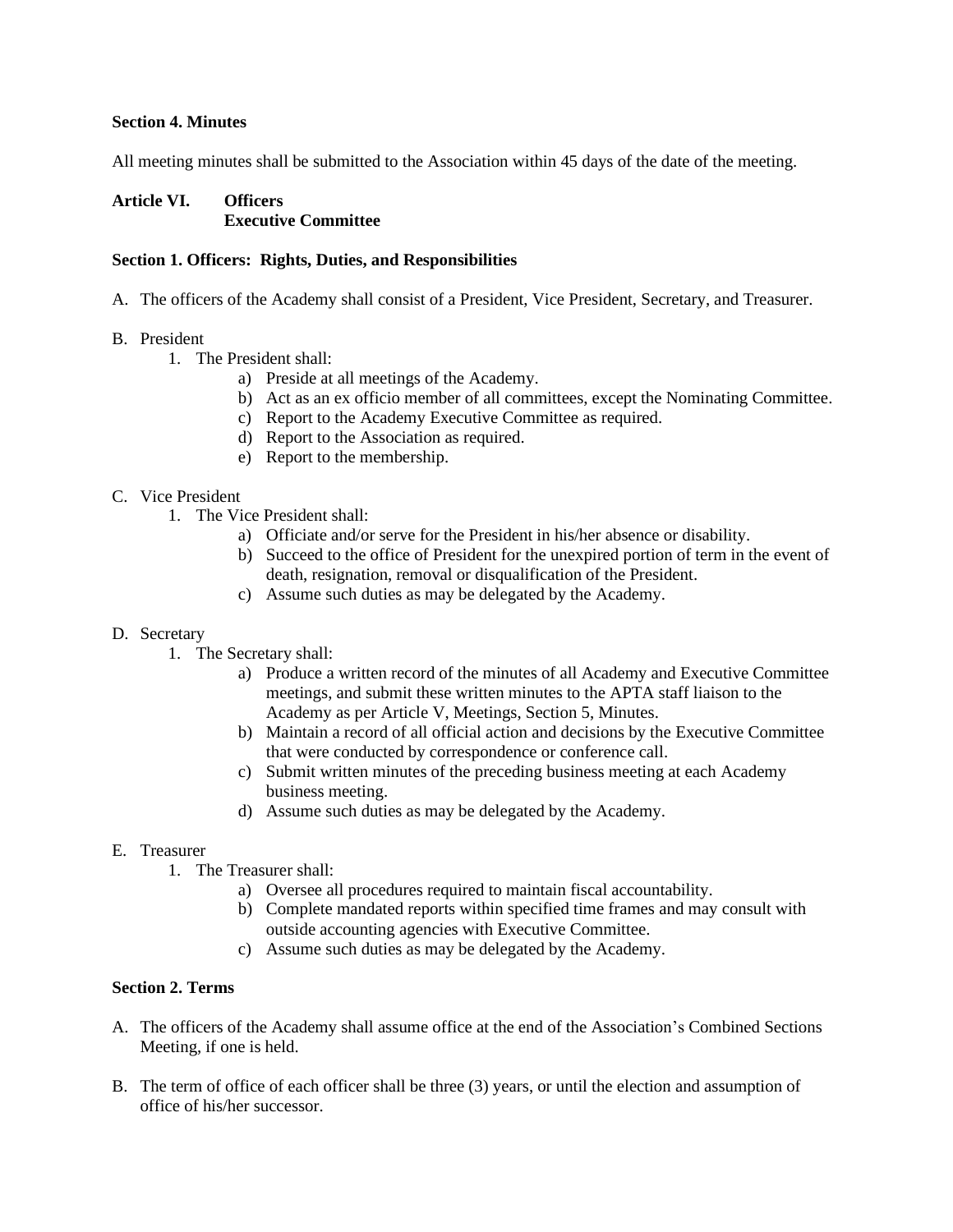- C. No member shall serve more than three complete consecutive terms or more than two complete consecutive terms in the same office.
- D. Any officer unable to complete his term of office shall submit a letter of resignation to the President.
- E. Any officer who fails to perform his duties can be removed from this position by a unanimous vote of the Executive Committee with the exception of the officer in question.

# **Section 3. Vacancies**

- A. Vacancies may be created by death, resignation, removal for failure to serve, or disqualification.
- B. If a vacancy occurs in the office of President, the Vice President shall succeed to the office of President.
- C. If a vacancy occurs in the office of Vice President, Secretary, or Treasurer, the respective office shall be filled by appointment by the Academy Executive Committee for the unexpired term.

# **Section 4. Qualifications**

Only such members of the Academy as are provided for in the Association Bylaws, Article IV, Section 2, Subparagraph B who have been in good standing for at least 2 years immediately preceding their election and who have consented to serve shall be eligible for election to office. Physical Therapist Assistant, Retired Physical Therapist Assistant, and Life Physical Therapist Assistant members may hold office of Secretary and Treasurer, subject to the limitations specified in the Association Bylaws, Article V, Section 5, Subparagraph C.

# **Section 5. Executive Committee**

- A. Composition: The Executive Committee shall consist of the officers of the Academy.
- B. Meetings.
	- 1. Regular meetings. The Executive Committee shall meet a minimum of two times per year.
	- 2. Special Meetings. Additional meetings shall be held at the discretion of the President or upon written request of two of the members of the Executive Committee.
	- 3. Notice required for meetings. Electronic, telefax or phone call notice, unless otherwise stated in the Bylaws, of all meetings shall be given to all members of the Executive Committee no later than thirty (30) days before the date fixed for the meeting. When a decision is needed between meetings of the Executive Committee, voting may be conducted by mail or by conference call with at least a quorum of members participating.
	- 4. Three members shall constitute a quorum.
- C. Duties and Responsibilities:

The Executive Committee shall:

1. Carry out the mandates and objectives of the Academy as determined by the membership. Between Academy business meetings, the Executive Committee may make and enforce such policy as is consistent with the mandates and objectives of the membership and within the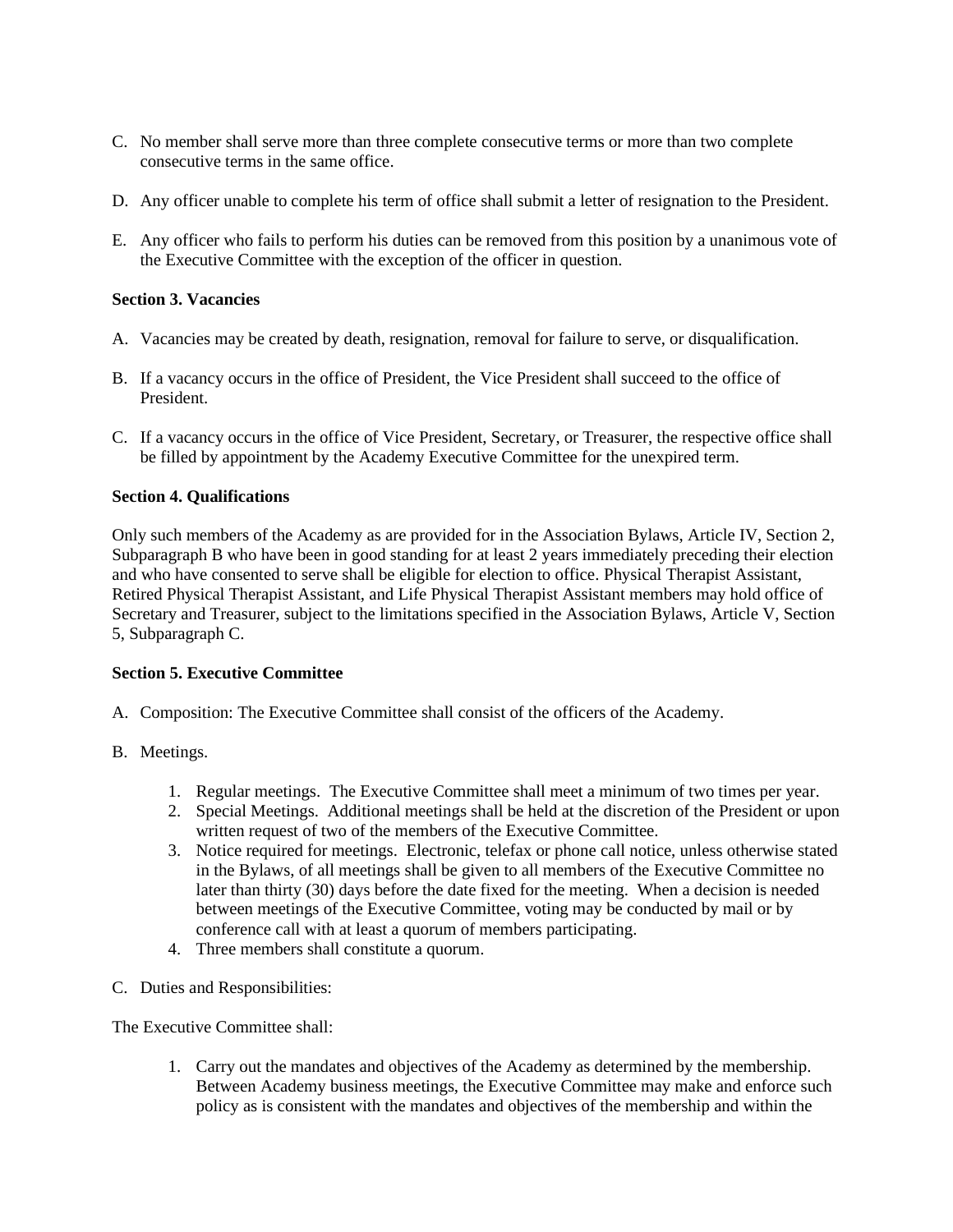scope of these bylaws.

- 2. Direct all business and financial affairs on behalf of the Academy, and not commit the Academy to any financial obligation in excess of its available resources.
- 3. Fill all vacancies occurring on the Executive Committee, and other committees or task forces, except as otherwise provided by these bylaws.
- 4. Adopt Academy goals, strategic plan and budget, annually.
- 5. Perform other duties as stipulated in the Academy's Policy and Procedure Manual.

# **Section 6. Elections**

- A. The elections shall be by electronic or mail ballot. Elections shall be conducted annually at a time deemed optimum by the Executive Committee. Members shall be notified of elections at least 30 days prior to the deadline for casting ballots. Voting for candidates shall not be limited to those whose names appear on the ballot. The nominee receiving the most votes shall be declared elected provided that at least twenty (20) valid ballots have been cast.
- B. The Nominating Committee shall appoint a teller. A teller's report shall be provided to the Executive Committee following the election. Election results shall be reported to the members through the Academy publication and/or Academy website within 45 days of the conclusion of elections.
- C. A tie vote shall be broken by vote of at least three (3) members of the Executive Committee, with the President breaking that tie as needed.
- D. Results of elections shall be reported in writing to the Association within forty-five (45) days.

# **Article VII. Committees**

# **Section 1. Standing Committees of the Executive Committee, Appointed By and Responsible to the Executive Committee**

- A. Membership Committee: The Membership Committee shall consist of three or more Academy members appointed by the Academy Executive Committee for a 3-year term.
- B. Program Committee: The Program Committee shall consist of three or more Academy members as appointed by the Academy Executive Committee for a 3-year term.
- C. Publications Committee: The Publications Committee shall consist of three or more Academy members as appointed by the Academy Executive Committee for 3-year terms.
- D. Research Committee: The Research Committee shall consist of three or more Academy members as appointed by the Academy Executive Committee for a 3-year term.
- E. Government Affairs: The Government Affairs Committee shall consist of three or more Academy members as appointed by the Academy Executive Committee for a 3-year term.
- F. Practice Committee: The Practice Committee shall consist of three or more Academy members as appointed by the Academy Executive Committee for a 3-year term.
- G. Finance Committee: The Finance Committee shall consist of three or more Academy members as appointed by the Academy Executive Committee for a 3-year term.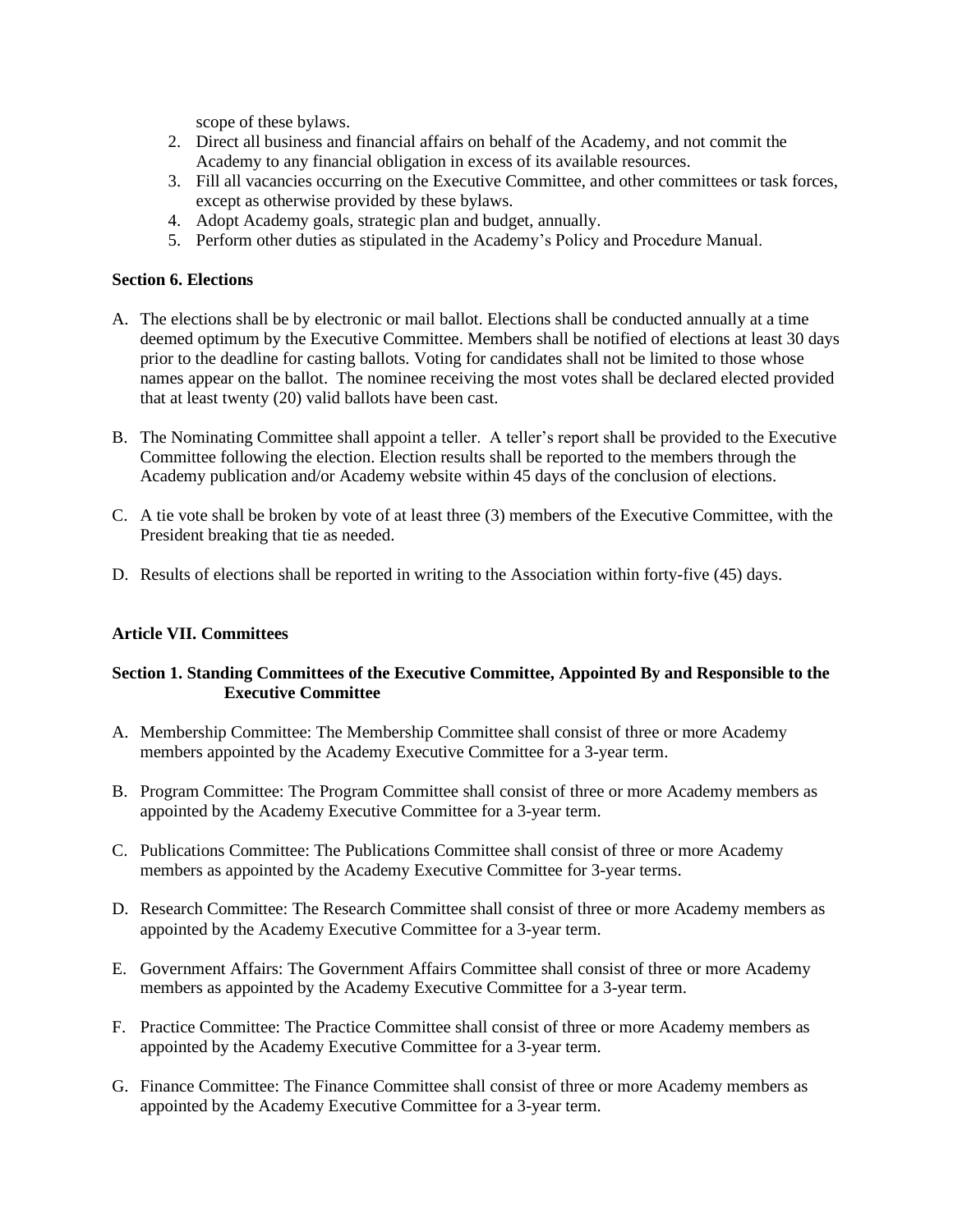- H. Public Relations Committee: The Public Relations Committee shall consist of three or more Academy members as appointed by the Academy Executive Committee for a 3-year term.
- I. Other Committees: Additional committees may be established and appointed by the Executive Committee to fulfill the purpose and object of the Academy.
	- 1. Length and Number of Terms: Terms are for three years, commencing immediately following the Executive Committee meeting at which an individual is appointed. Members may serve no more than two sequential terms.
	- 2. Duties: Duties of other committees shall be established in the Academy's Policy and Procedure Manual.
	- 3. Appointment: Members are appointed by the Executive Committee.

# **Section 2. Nominating Committee—Elected by and Responsible to the Membership**

- A. Composition, term, and election
	- 1. Qualifications: Only Life Physical Therapist, Physical Therapist, Retired Physical Therapist members in good standing in the Academy for at least 2 years immediately preceding their election and who have consented to serve shall serve as members of the Nominating Committee. Members of the Executive Committee may not serve as members of the Nominating Committee.
	- 2. This committee shall be composed of three members**.**
	- 3. Members shall serve a term of 3 years, commencing at the close of the Association's Combined Sections Meeting, if one is held, with one member elected each year. The member with seniority shall chair the committee.
- B. Duties
	- 1. This committee shall prepare a list of at least two nominees, if possible, from those consenting to serve if elected for each office and for the Nominating Committee.
	- 2. This committee shall be responsible for the distribution of the ballot and any other pertinent election materials to the membership.
- C. Vacancies: Vacancies in the committee will be filled at the next election by electing two members to the committee. The candidate receiving the highest number of votes will complete a 3-year term; the candidate reviewing the next highest number of votes will complete the vacated term.

# **Article VIII. Section Delegate**

### **Section 1. Selection**

- A. The Academy delegate shall be the President or an individual appointed by the Executive Committee who has been a Physical Therapist or Physical Therapist Assistant member in good standing of the Academy for at least 2 years preceding her/his appointment and has agreed to serve.
- B. An alternate delegate or any replacement delegate(s) shall be appointed by the Executive Committee.
- C. The Academy delegate and alternate will be determined prior to January 1 of each year.
- D. The Academy delegate may not serve as a chapter delegate.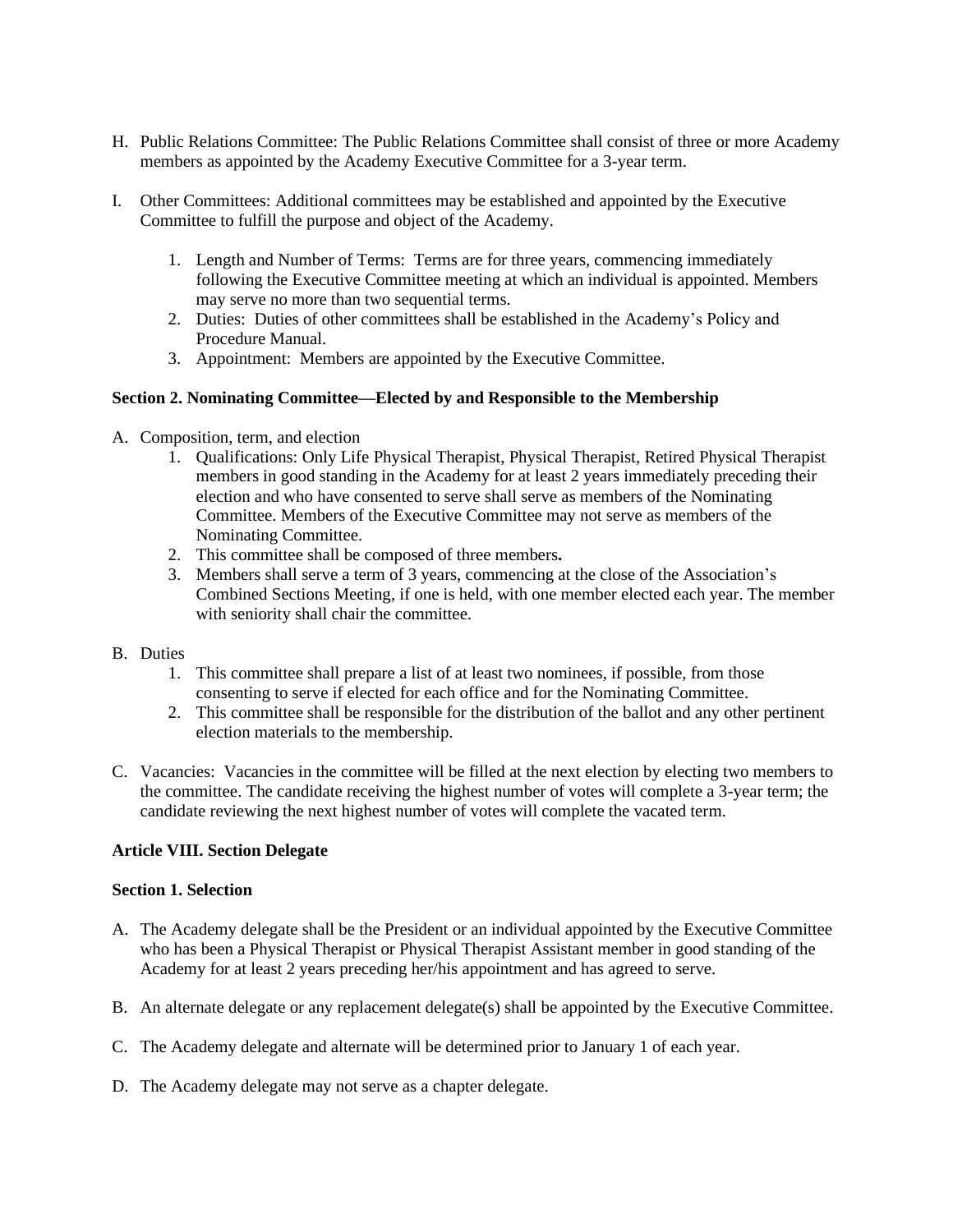E. The Academy will be represented in the House of Delegates at least every third year.

### **Section 2. Notification of Headquarters**

The Academy shall notify the Association headquarters of the name of the Academy delegate, as required by the Association and the Standing Rules of the House of Delegates.

### **Article IX. Finance**

### **Section 1. Fiscal Year**

The fiscal year of the Academy shall be from January 1 through December 31.

### **Section 2. Limitations on Expenditures**

No officer, employee, or committee shall expend any money not provided in the budget as adopted or spend any money in excess of the budget allotment, except by order of the Academy's Executive Committee. The Executive Committee shall not commit the Academy to any financial obligation in excess of its current financial resources.

### **Section 3. Dues**

- A. Annual dues for the Academy shall be established by the Executive Committee and reviewed a minimum of every three years.
- B. All dues shall be for the period specified in the Association bylaws, and shall be payable following the Association's schedule.
- C. All dues changes approved by the Academy membership and approved by the Association's Executive Committee before the Association's deadline will become effective on the first of the Association's next fiscal year.
- D. The Executive Committee may offer reduced rates for Academy dues as an incentive to promote membership.
- E. The Academy shall submit its annual financial statements, tax returns, and audit report to the Association when and as directed by Association headquarters.

# **Article X. Dissolution**

- A. The Academy may dissolve subject to a recommendation to dissolve supported by no less than 50% of the Academy's Executive Committee and adopted by 50% of the Academy's members.
- B. In the event that the Academy is dissolved, all property and records of the Academy shall, after payment of its bona fide debts, be conveyed to the Association.

# **Article XI. Parliamentary Authority**

The rules contained in the current edition of *Robert's Rules of Order (Newly Revised)* govern the Academy in all cases in which they are applicable and not inconsistent with these bylaws and any special rules of order of the Academy may be adopted.